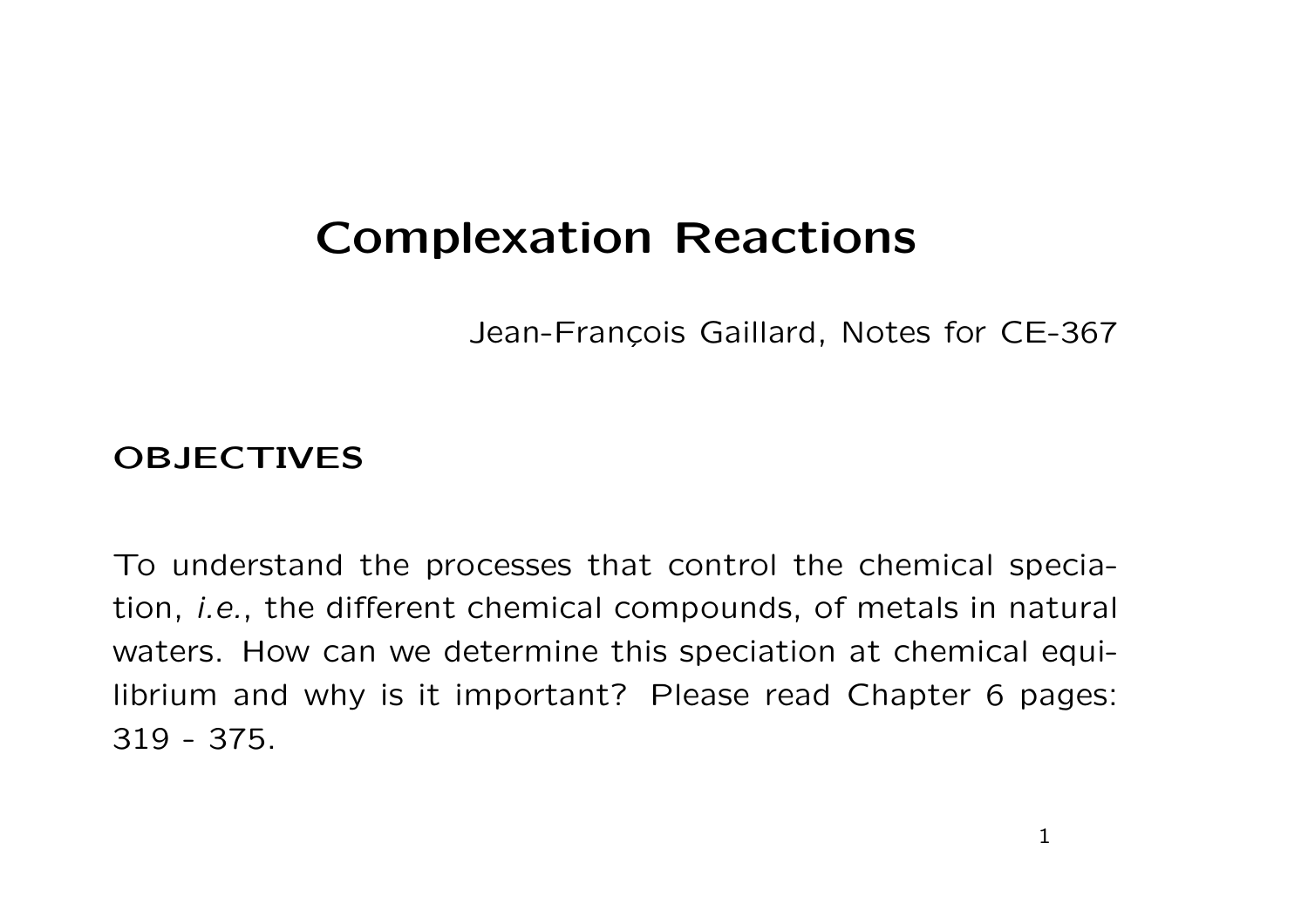# **INTRODUCTION**

**Natural and Anthropogenic Processes:** Of the 108 known elements in the periodic table 82% have metallic properties. Among these elements, 30 are of key importance and their chemical form or "speciation" needs to be assessed carefuly because they are either toxic or present in very toxic compounds (e.g., methyl mercury  $CH_3Hg^+$ . A large number of metals are present in rocks or in aqueous solutions as traces  $(< 100$  ppm). Anthropogenic activities contribute each year to an increase in the release of metals (e.g., mining and smelting, electronics, ...), and therefore an acceleration of their natural chemical cycles.

Every year the chemical industry releases about 100,000 different organic molecules. These compounds usually end-up in aquatic systems where already <sup>a</sup> large number of organic compounds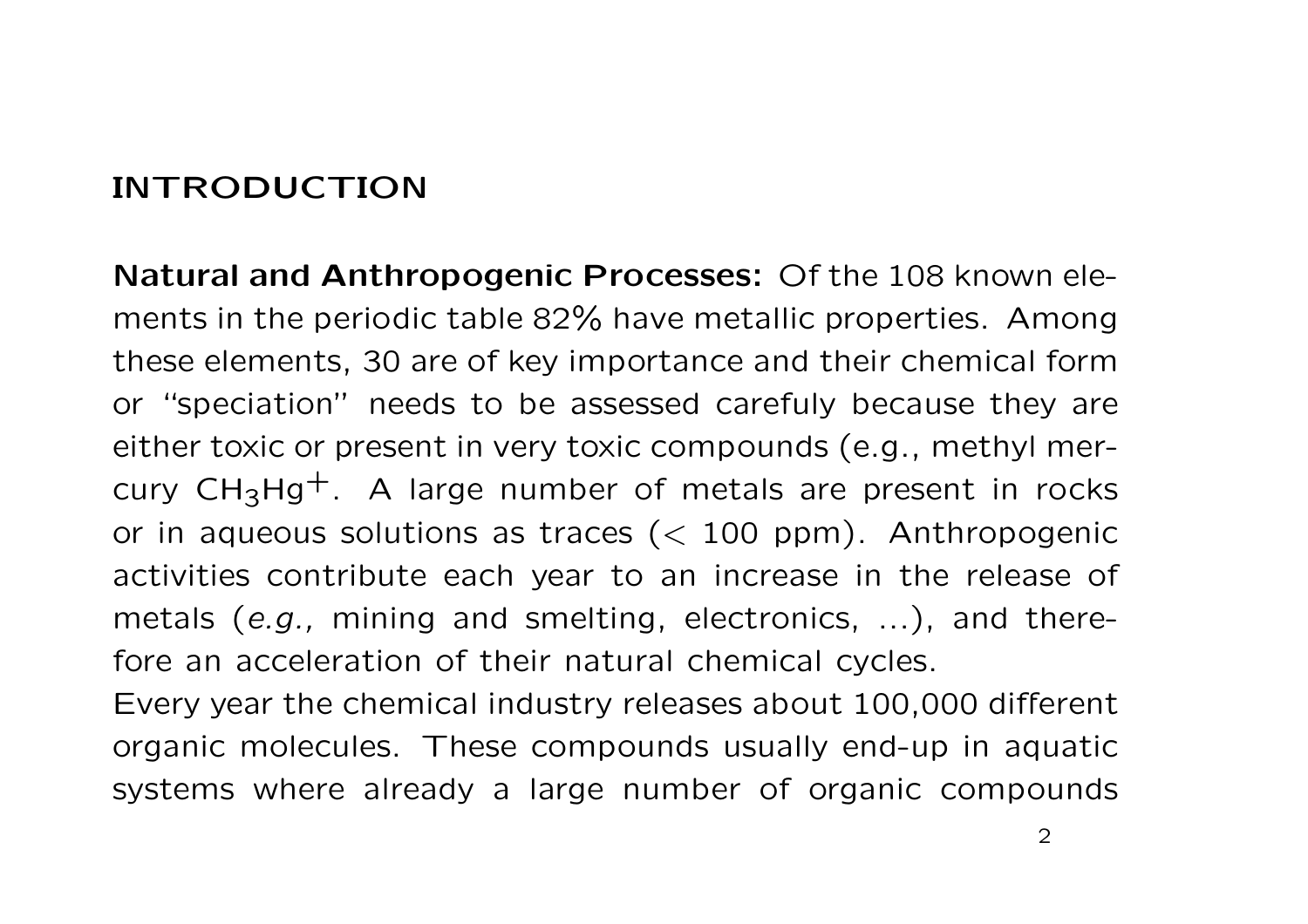are already present. Many of these organic compounds present some environmental concerns since they can bind efficiently metals (metal ligation). As <sup>a</sup> result, numerous chemical species are formed as complexes of metals with ligands. Aquatic systems are therefore complicated systems where competing reactions such precipitation, acid/base equilibria, and multiple complexations are occuring simultaneously.

On the other hand, some metals such as Cu, Zn, Co, Fe, Mn, Ni, Cr, V, Mo, Se, and Sn, that are present at trace levels, are essential elements for living organisms (oligo-elements). They play important role in various biological functions (ca. 50% of known proteins have specific sites that necessitate metals for proper activity) at trace levels. With increasing concentrations in the environment they become toxic past <sup>a</sup> certain threshold. Other metals (e.g., Ag, As, Pb, Hg) have no known biological functions and usually considered toxic.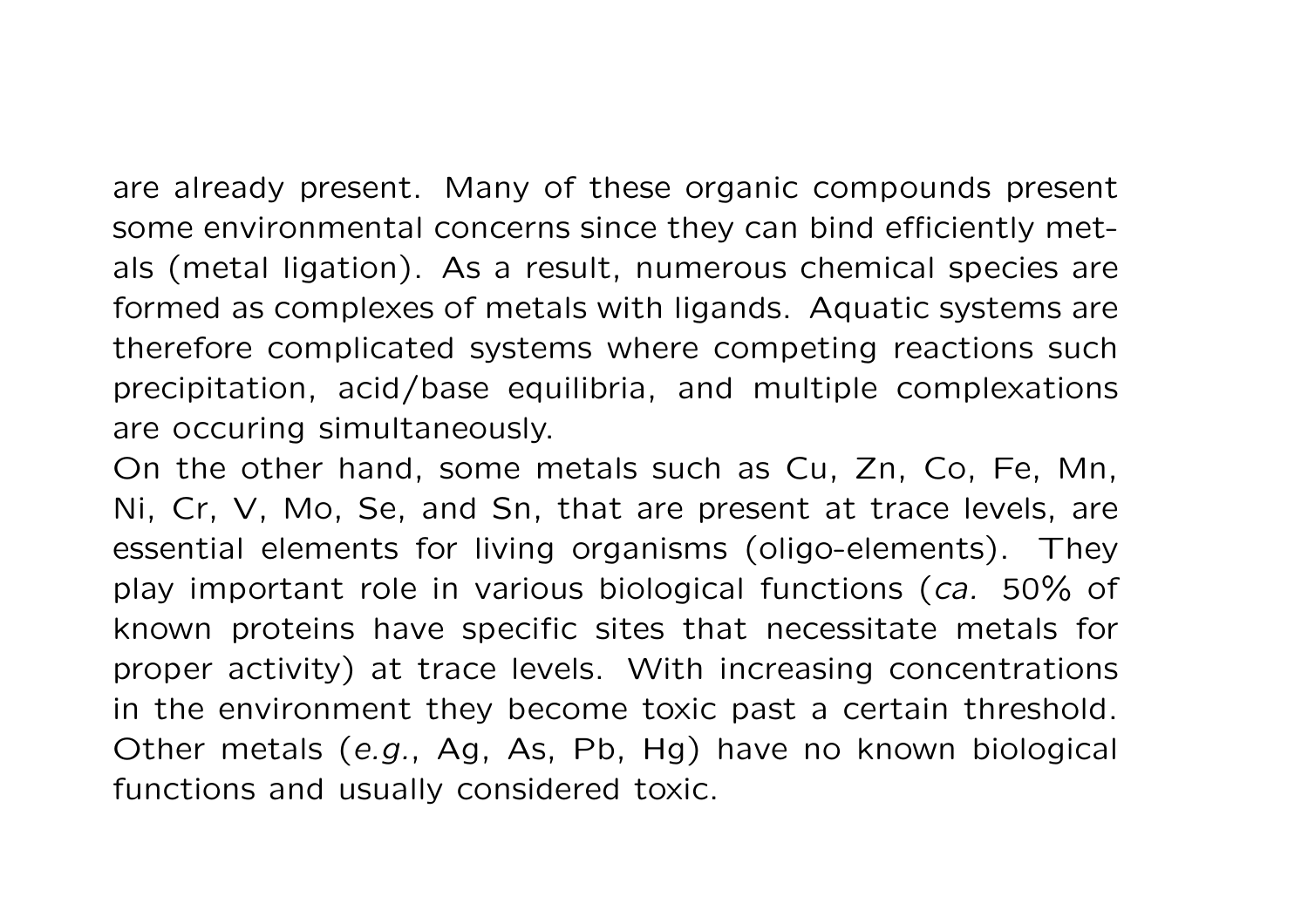# **KEY CONCEPT**

In order to understand the fate of metals in the environment, the determination of the chemical speciation of metals is central, and therefore complexation reactions play <sup>a</sup> key role.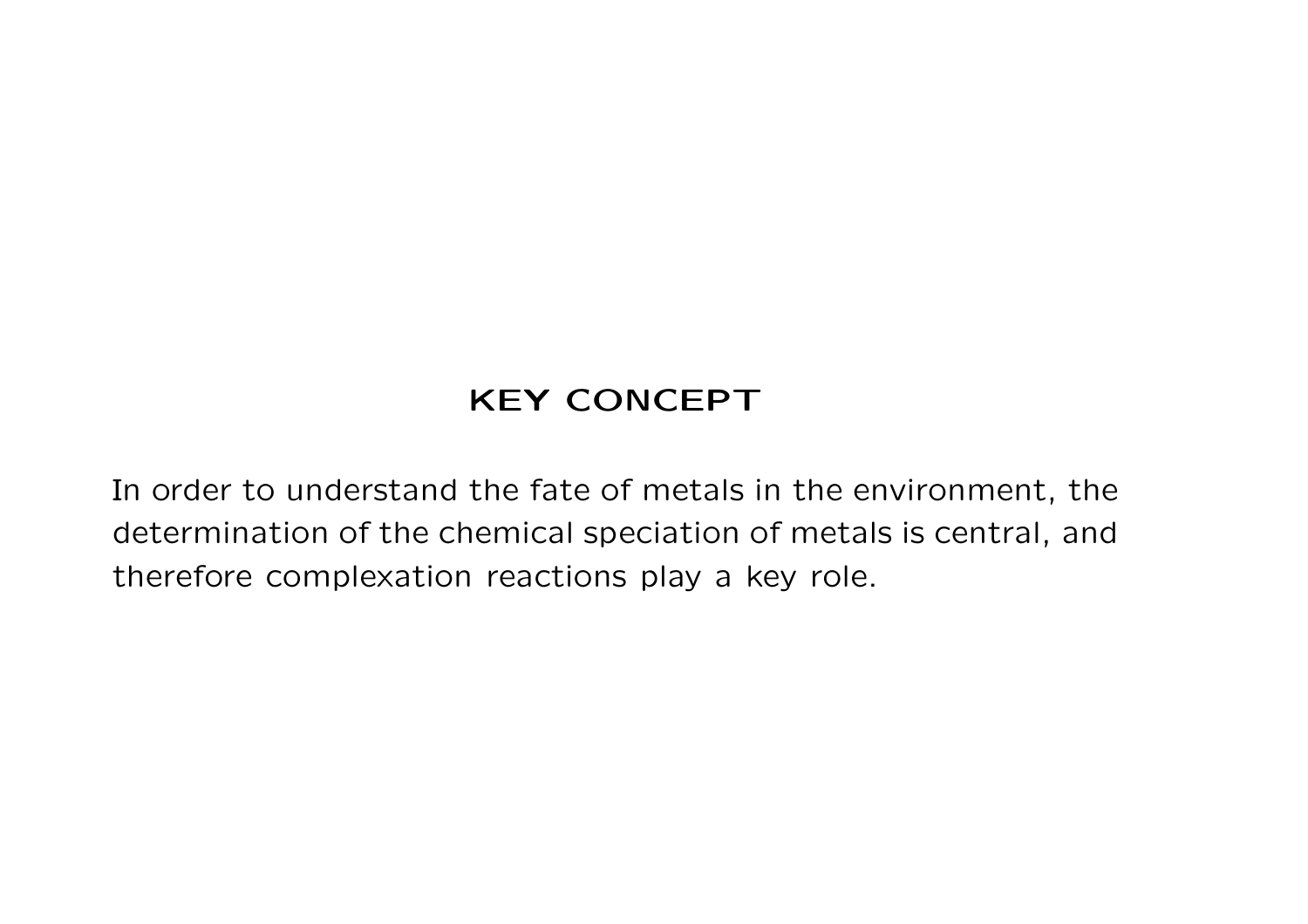**Chemical Principles:** All chemical reactions have one common denominator:

# **The atoms, molecules or ions tend to improve the stability of their electronic configuration**

In <sup>a</sup> broad sense, two types of reactions can achieve this goal:

- 1. **Redox Processes** that change the oxidation state, i.e., remove or add electrons.
- 2. **Coordination Reactions**, where the coordinative relationships change. That is, changing the coordinative partner(s)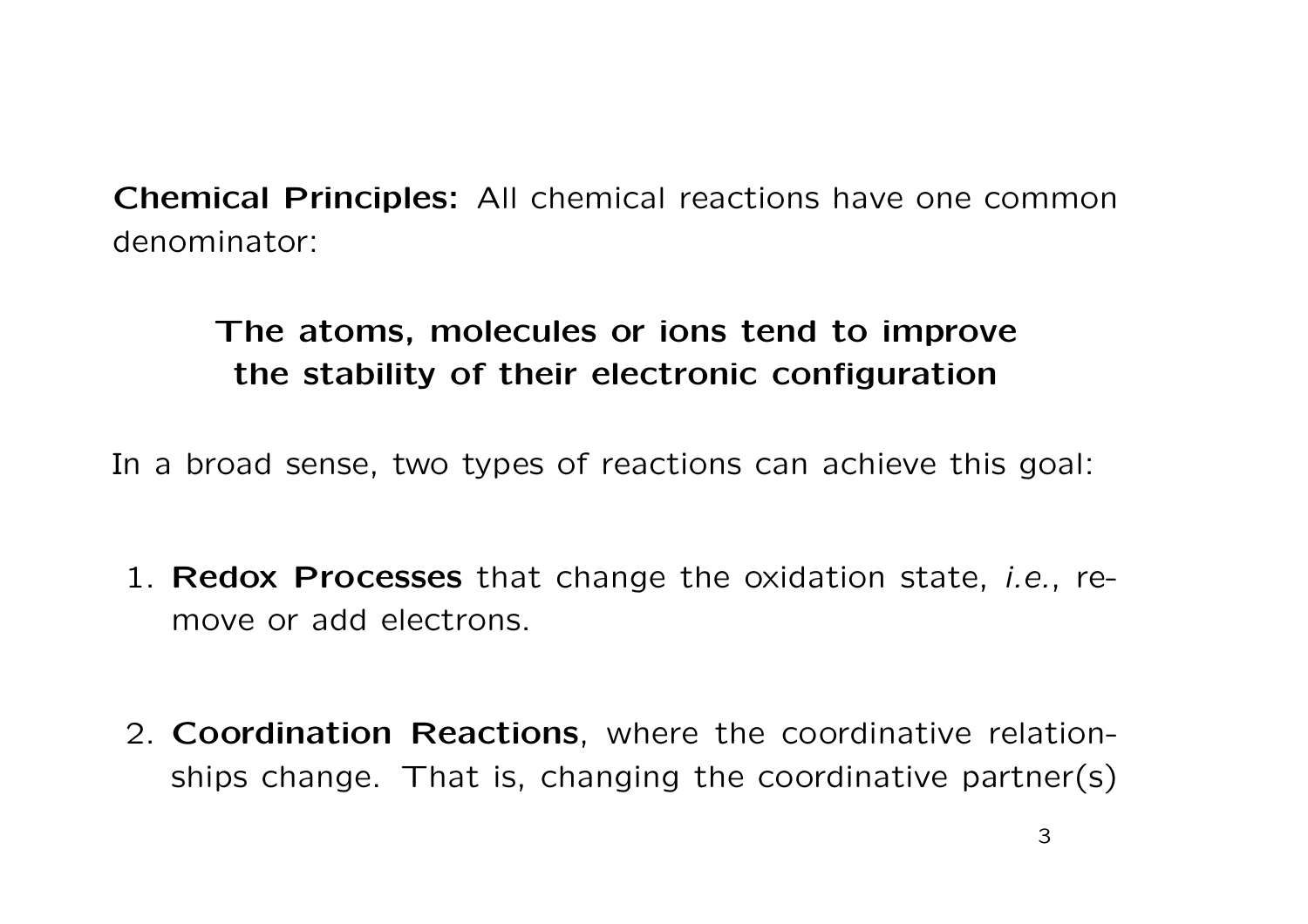or the coordination number - that is indicative of the structure and that specifies the number of nearest neighbors atoms). Three types of reactions fullfill this goal: **1) Acid/Base** when the acid is introduced into water the coordinative partner of the proton changes; **2) Precipitation Reactions**; 3) **Complexation Reactions**.

Coordination chemistry is therefore <sup>a</sup> central topic of study for understanding the detail nature of complexation reactions. But it is beyond the scope of this class. Modern chemistry principles relying on molecular orbital theory (MOT) and ligand field theory (LFT) allow to explain many features of complexation reactions. These theories look at how metals and ligands share electrons.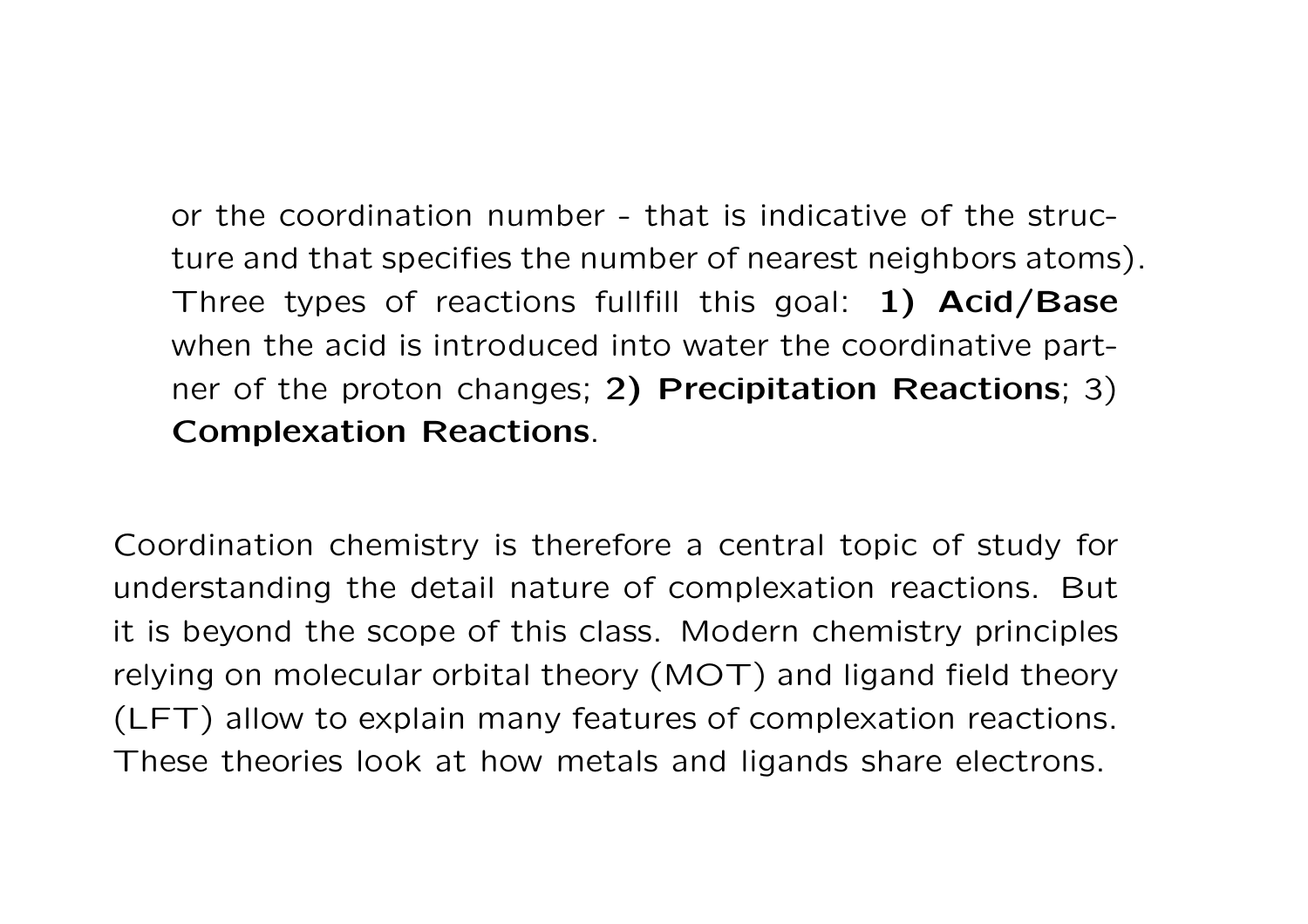## **DEFINITIONS**

**Inner-Sphere Complexes:** Metal Ions react with electron-pair donors to form:

**Complex Ions**

#### **Coordination Compounds**

In this case, ligands are ions or molecules that form covalent bonds with cations by donating <sup>a</sup> pair of electrons which are then shared by the ligand and the cation. The number of bonds formed per molecule is referred to as <sup>a</sup> **"dentate"** (meaning tooth-like). Unidentate reagents form <sup>a</sup> single bond per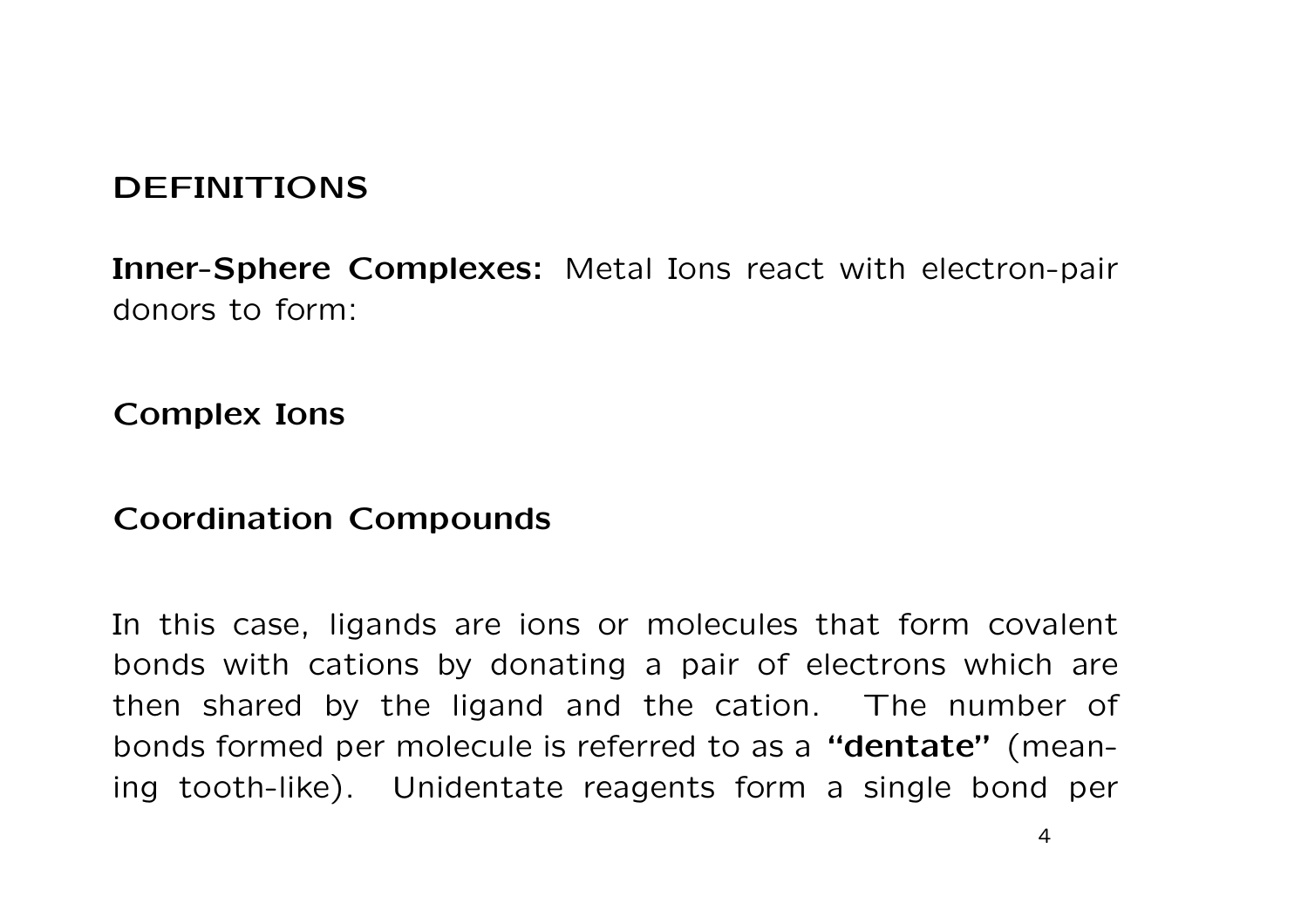molecule, hexadentate form six, and so on... The chemical species formed as <sup>a</sup> result of these reactions leading to the formation of <sup>a</sup> covalent bond are called **inner-sphere complexes**.

**Outer-Sphere Complexes:** In this case the attraction between "metals" (cations) and "ligands" (anions) is purely electrostatic and result in <sup>a</sup> new compound where each of the initial species retain part of or all of their water coordination shells. These type of complexes are also called ion pairs.

**Chelation** (from the greek "claw") is based on the formation of complex ligands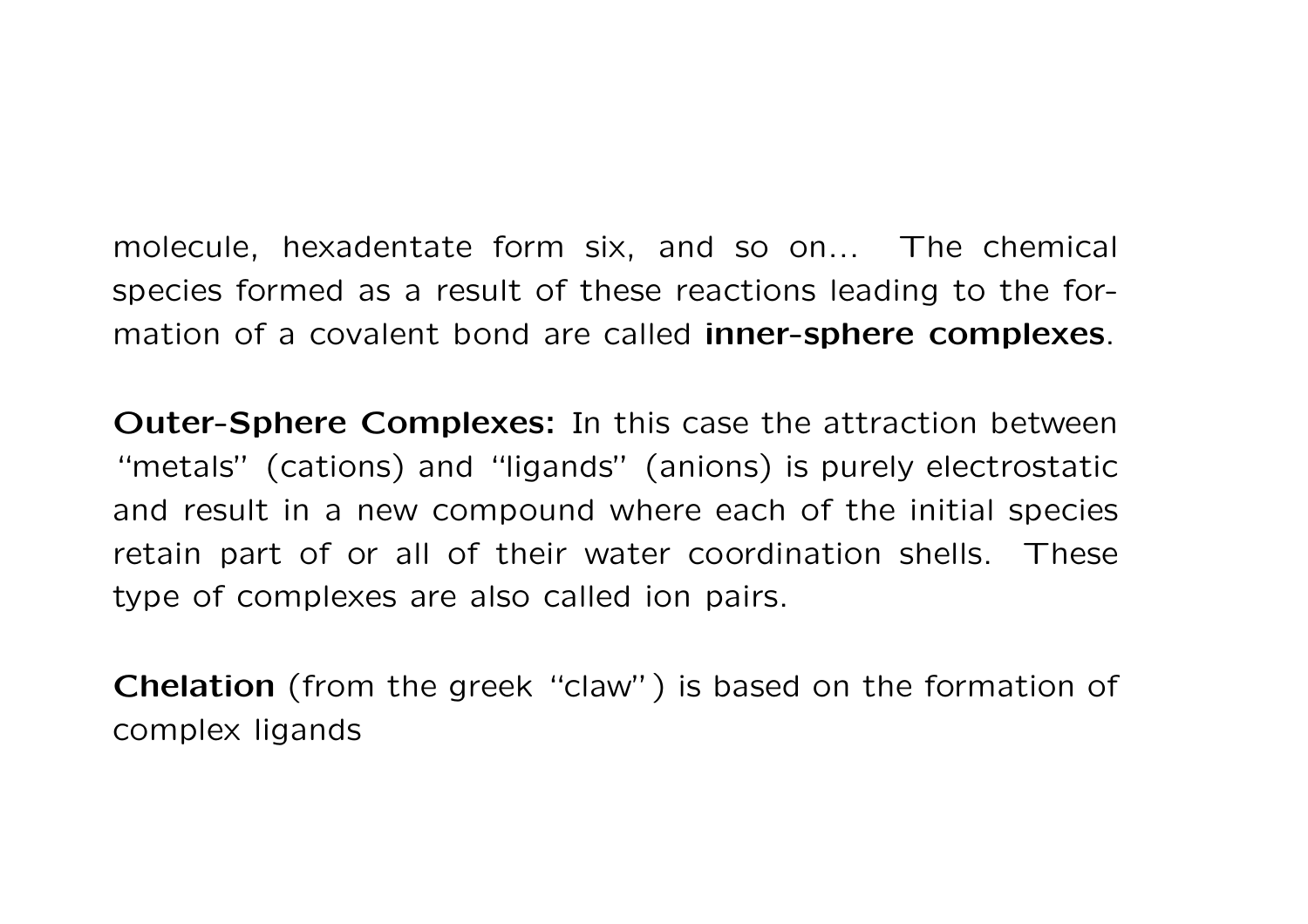### **LIGANDS AND METALS**

In general, metal ions prefer specific donor atoms of the ligands and also some specific geometry, i.e., stereochemistry, in their binding. Hence, ligands can be devised to satisfy these selective requirements, but more generally, <sup>a</sup> metal ion imposes the geometry on <sup>a</sup> set of small ligands.

On the other hand some multidentate ligands of rigid geometry, e.g., proteins, do impose the stereochemistry on the metal ion contrary to its geometric preference. This imposed geometry is called an"entatic" state (from the greek "under strain"), and it generates catalysis in many enzyme reactions. Metal toxicity, in short, can be view as the result of the replacement, at the level of <sup>a</sup> specific metal center, of <sup>a</sup> metal ion that activates properly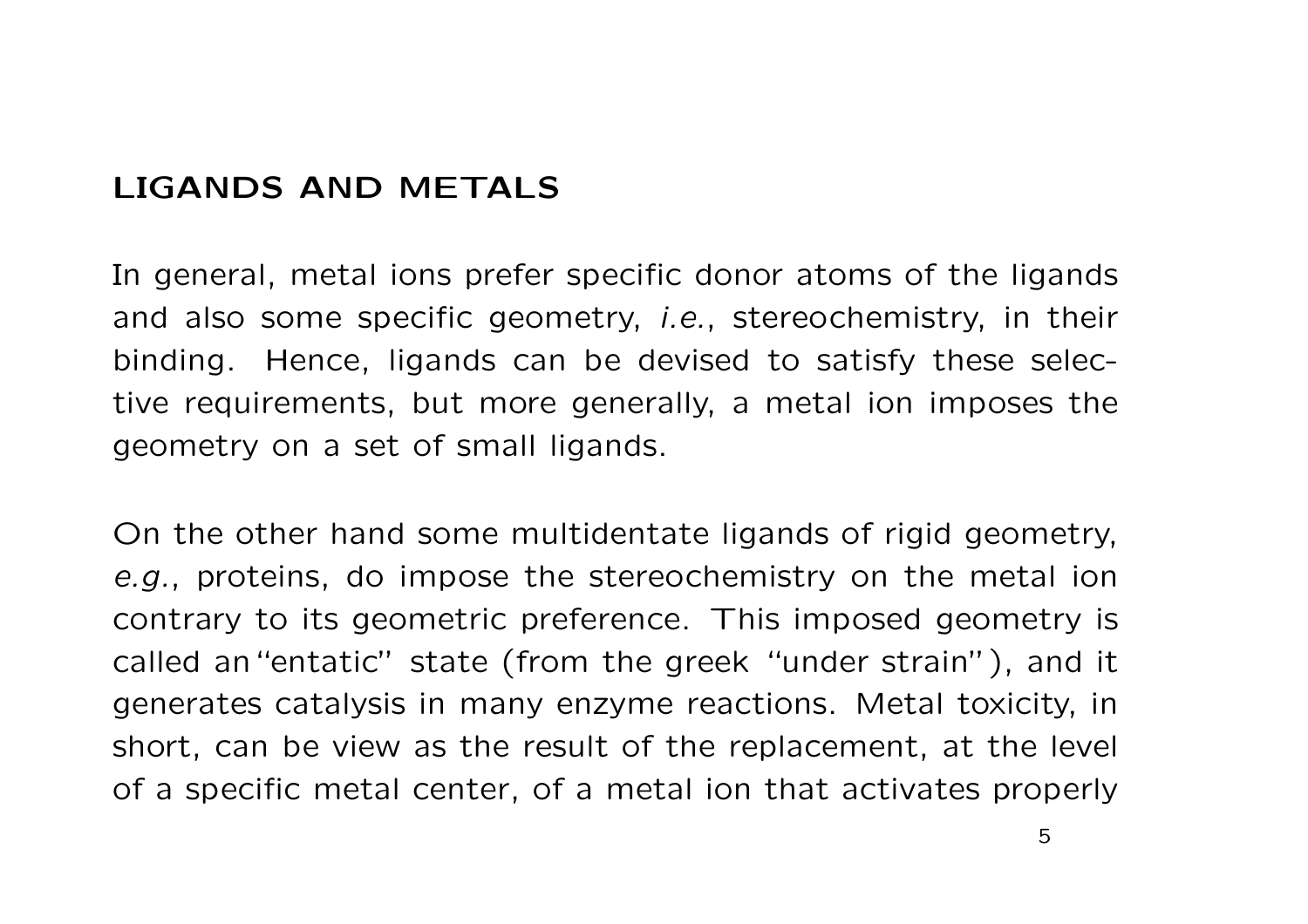the protein of interest by <sup>a</sup> metal ion that perturb the biological function of the enzyme. One can decide about the selectivity of metal-ligand associations using the Hard Soft Acid Base (HSAB) theory, that provides empirical rules based on the classification of acids (metals) and bases (ligands). Here the terms Acid and Bases are used in <sup>a</sup> more generic sense -Lewis. The softness is related to the electronegativity of the species, *i.e.*, the ability of the ligand donor atoms to become better electron donors.

**Hard** (Predominantly, having the electron configuration of inert gases) **Acids**: Li<sup>+</sup>,Na<sup>+</sup>,K<sup>+</sup>,Be<sup>2+</sup>,Mg<sup>2+</sup>,Ca<sup>2+</sup>,Al<sup>3+</sup>,Cr<sup>3+</sup>,Fe<sup>3+</sup>,Co<sup>3+</sup> **Bases**:  $\mathsf{NH}_3, \mathsf{RNH}_2, \mathsf{H}_2\mathsf{O}, \mathsf{OH}^-, \mathsf{CO}_3^=,\mathsf{SO}_4^=,\mathsf{F}^-$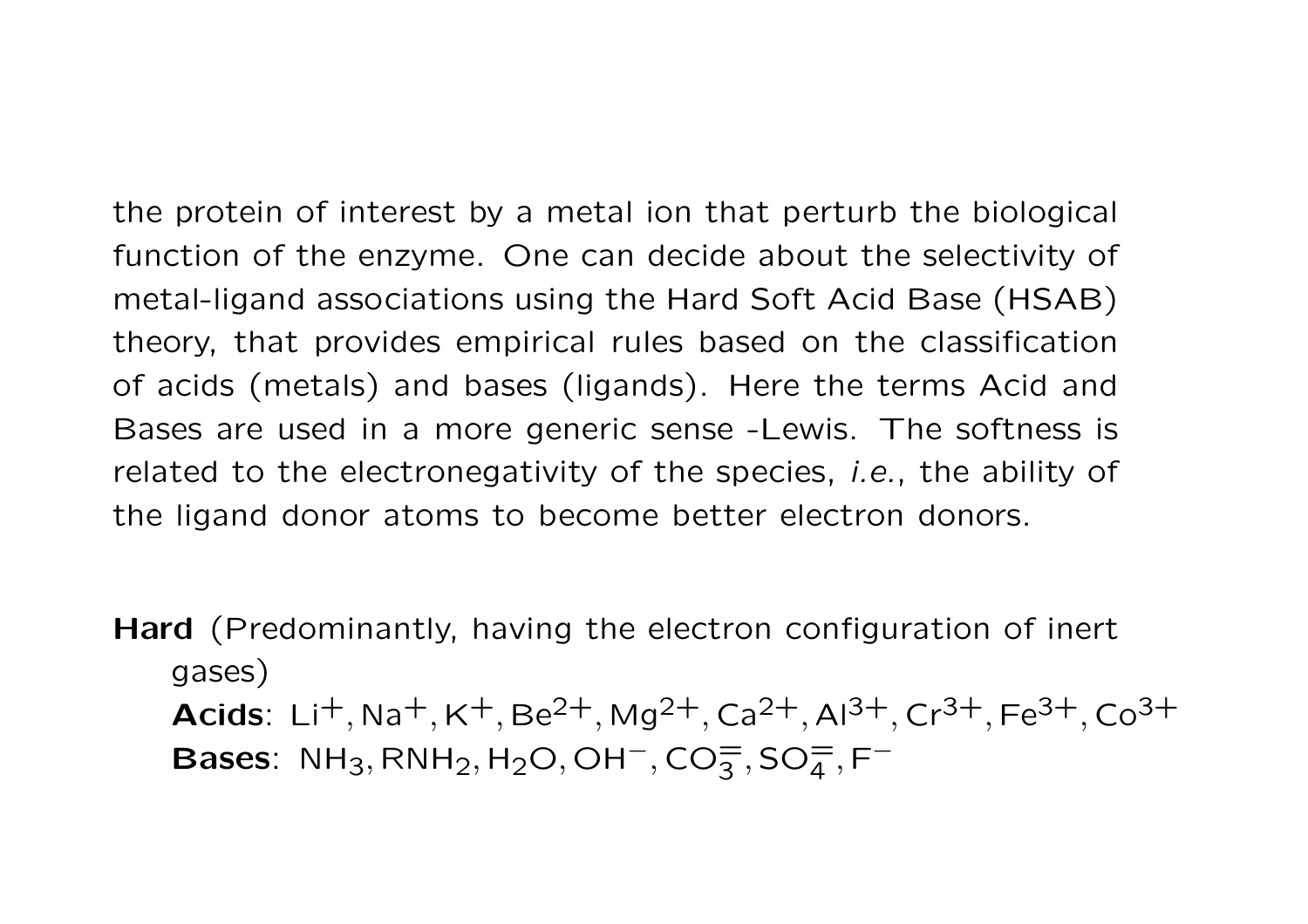```
Boderline (Intermediate character)
Acids: Fe^{2+}, Co^{2+}, Ni<sup>2+</sup>, Cu<sup>2+</sup>, Zn<sup>2+</sup>, Pb<sup>2+</sup>, Sn<sup>2+</sup>
Bases: Br−, Cl−
```
**Soft** (Electron configuration in the outer shell similar to Ni<sup>o</sup>, Pb<sup>o</sup>, Pt<sup>o</sup>) **Acids**:  $Cu^{+}$ , Ag<sup>+</sup>, Cd<sup>2+</sup>, Hg<sup>2+</sup>, Au<sup>+</sup> **Bases**: CN<sup>−</sup>, SCN<sup>−</sup>, RSH, RS<sup>−</sup>

The hard and soft characters are not absolute but gradually vary. **HSAB RULES:** Thermodynamic equilibrium: **Hard acids prefer to associate with hard bases and soft acids with soft bases**. Kinetics: Hard acids react readily with hard bases and soft acids with soft bases.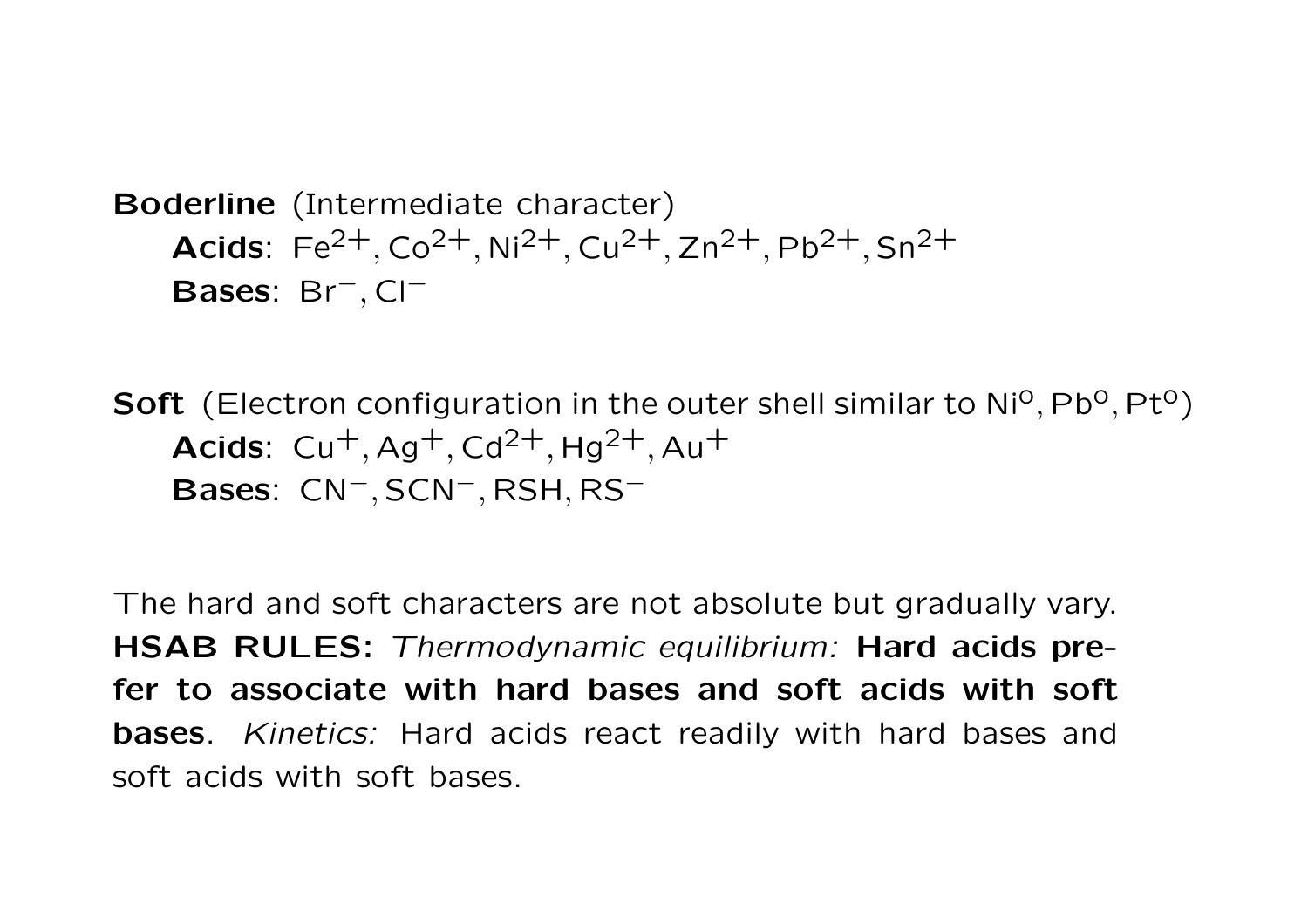#### **NOTATION FOR COMPLEXATION REACTIONS**

For dealing with complexation reactions it is convenient to use overall equilibrium constants  $(\beta)$  as opposed to the successive equilibrium constants (K) that we have used so far. For mononuclear complex we write:

$$
M + L \rightleftharpoons ML \beta_1 = K_1 = \frac{[ML]}{[M][L]}
$$
  

$$
M + 2L \rightleftharpoons ML_2 \beta_2 = K_1.K_2 = \frac{[ML_2]}{[M][L]^2}
$$
  

$$
M + nL \rightleftharpoons ML_n \beta_n = K_1.K_2...K_n = \frac{[ML_n]}{[M][L]^n}
$$